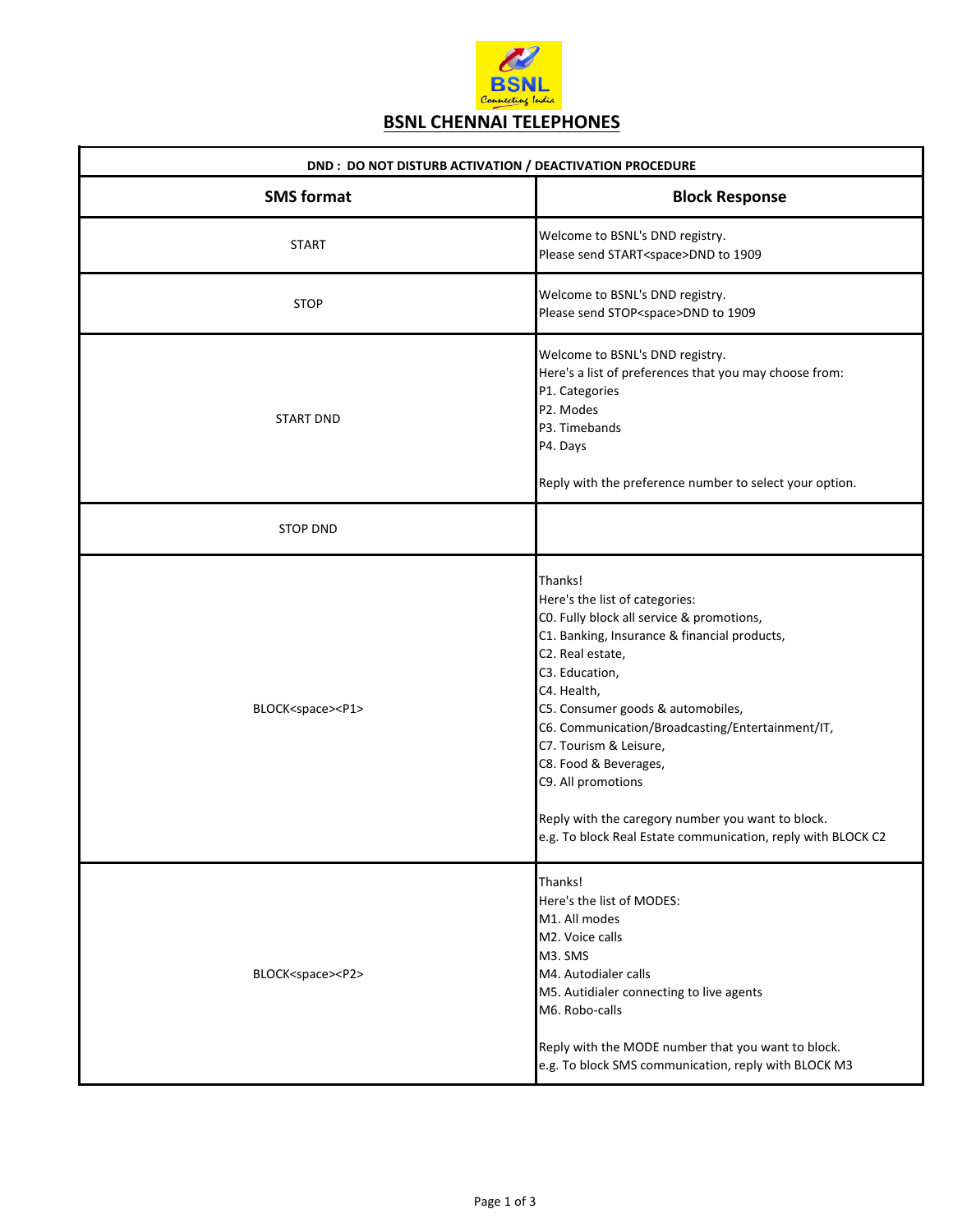| DND: DO NOT DISTURB ACTIVATION / DEACTIVATION PROCEDURE                                      |                                                                                                                                                                                                                                                                                                                                                                                                                                                                                                                                                                                                                                                                  |
|----------------------------------------------------------------------------------------------|------------------------------------------------------------------------------------------------------------------------------------------------------------------------------------------------------------------------------------------------------------------------------------------------------------------------------------------------------------------------------------------------------------------------------------------------------------------------------------------------------------------------------------------------------------------------------------------------------------------------------------------------------------------|
| <b>SMS format</b>                                                                            | <b>Block Response</b>                                                                                                                                                                                                                                                                                                                                                                                                                                                                                                                                                                                                                                            |
| BLOCK <space><p3></p3></space>                                                               | Thanks!<br>Here's the list of TIMEBANDS:<br>T0. Whole day<br>T1. From 00:00 hrs till 06:00 hrs,<br>T2. From 06:00 hrs to 08:00 hrs,<br>T3. From 08:00 hrs to 10:00 hrs,<br>T4. From 10:00 hrs to 12:00 hrs,<br>T5. From 12:00 hrs to 14:00 hrs,<br>T6. From 14:00 hrs to 16:00 hrs,<br>T7. From 16:00 hrs to 18:00 hrs,<br>T8. From 18:00 hrs to 21:00 hrs,<br>T9. From 21:00 hrs to 24:00 hrs<br>Reply with the TIMEBAND number that you want to block.<br>e.g. To block communication from 12:00 to 14:00 hrs, reply with<br><b>BLOCK T5.</b><br>Imp: As per TCCCPR guidelines, all commercial communication<br>except the transactional ones will be blocked. |
| BLOCK <space><p4></p4></space>                                                               | Thanks!<br>Here's the list of DAYS:<br>D0. For all days<br>D1. For Monday<br>D2. For Tuesday<br>D3. For Wednesday<br>D4. For Thursday<br>D5. For Friday<br>D6. For Saturday<br>D7. For Sunday<br>D8. For Public/National holidays<br>Reply with the DAY number that you want to block.<br>e.g. To block communication on tuesday, reply with BLOCK D2                                                                                                                                                                                                                                                                                                            |
| UNBLOCK <space><p1></p1></space>                                                             |                                                                                                                                                                                                                                                                                                                                                                                                                                                                                                                                                                                                                                                                  |
| UNBLOCK <space><p2></p2></space>                                                             |                                                                                                                                                                                                                                                                                                                                                                                                                                                                                                                                                                                                                                                                  |
| UNBLOCK <space><p3></p3></space>                                                             |                                                                                                                                                                                                                                                                                                                                                                                                                                                                                                                                                                                                                                                                  |
| UNBLOCK <space><p4></p4></space>                                                             |                                                                                                                                                                                                                                                                                                                                                                                                                                                                                                                                                                                                                                                                  |
| BLOCK/UNBLOCK <space><c0 c1="" c2="" c3="" c4="" c5="" c6="" c7="" c8="" c9=""></c0></space> | Hi! We have received your request to add your <sendernumber><br/>number to DND registry for "<category e.g.real="" estate="" name,="">"<br/>category. The same will be done shortly.</category></sendernumber>                                                                                                                                                                                                                                                                                                                                                                                                                                                   |
| BLOCK/UNBLOCK <space><m1 m2="" m3="" m4="" m5="" m6=""></m1></space>                         | Hi! We have received your request to add your <sender number=""><br/>number to DND registry for "<mode name="">" mode. The same will<br/>be done shortly.</mode></sender>                                                                                                                                                                                                                                                                                                                                                                                                                                                                                        |
| BLOCK/UNBLOCK <space><t0 t1="" t2="" t3="" t4="" t5="" t6="" t7="" t8="" t9=""></t0></space> | Hi! We have received your request to add your <sender number=""><br/>number to DND registry from "<timeband 00:00="" 06:00<br="" e.g.="" hrs="" to="">hrs&gt;". The same will be done shortly.</timeband></sender>                                                                                                                                                                                                                                                                                                                                                                                                                                               |
| BLOCK/UNBLOCK <space><d0 d1="" d2="" d3="" d4="" d5="" d6="" d7="" d8=""></d0></space>       | Hi! We have received your request to add your <sender number=""><br/>number to DND registry for "<days e.g.="" monday="" option,="">. The same<br/>will be done shortly.</days></sender>                                                                                                                                                                                                                                                                                                                                                                                                                                                                         |